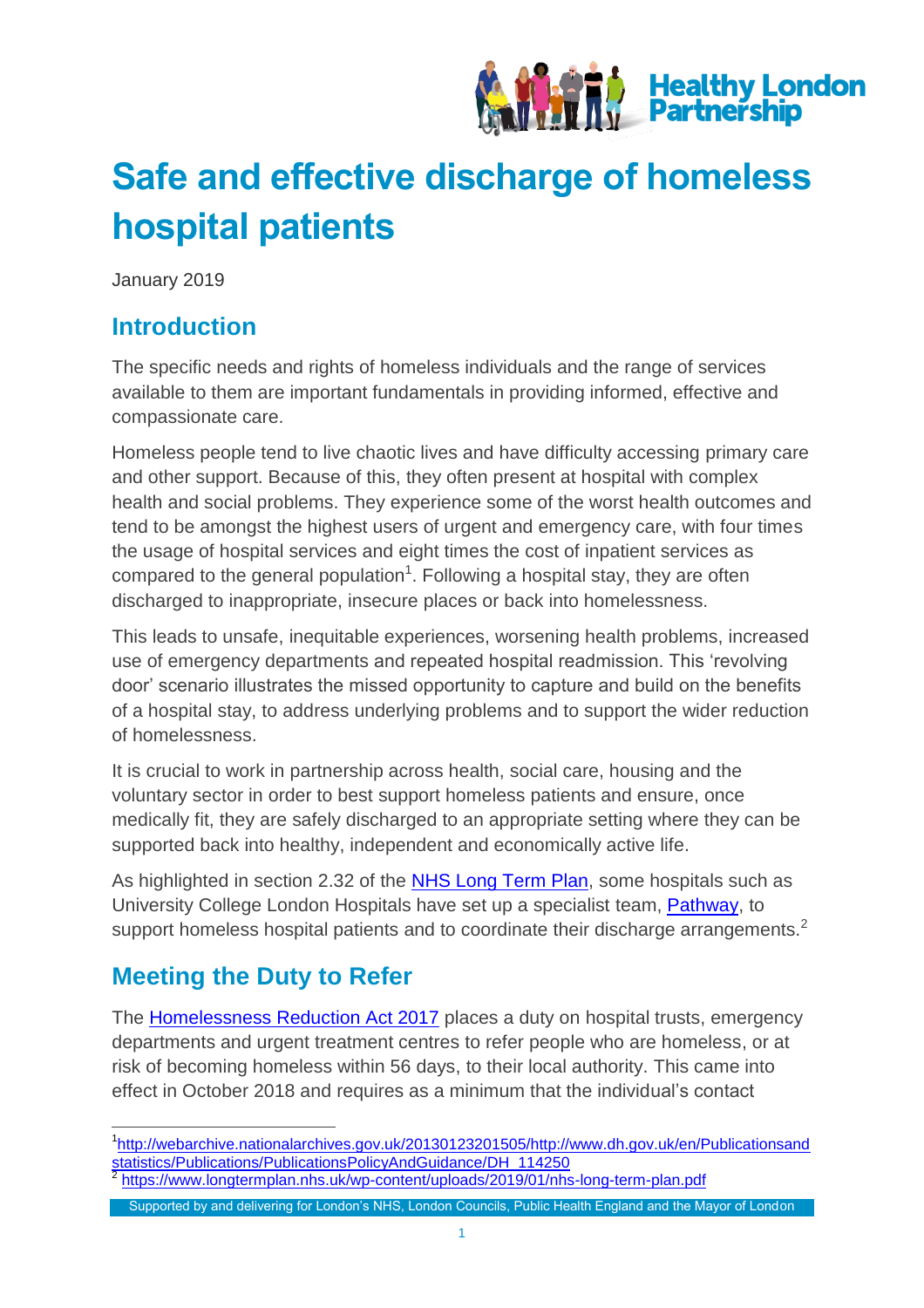details are passed to an agreed local housing authority, subject to the individual's consent. Referrals should be made for all patients at risk of or experiencing homelessness, even where the individual may have no recourse to public funds or may not be eligible or in priority need for housing assistance. In such cases, local authorities have a role in providing information and advice about homelessness prevention and alternative support options.

The Department of Health and Social Care and Pathway have produced guidance and resources to support trusts in meeting this duty, including a [template,](https://www.pathway.org.uk/wp-content/uploads/Standards-Appendix-1-HRA-Referral-Form-v02-August-18.docx) [contact](https://assets.publishing.service.gov.uk/government/uploads/system/uploads/attachment_data/file/762487/Local_Authority_Duty_to_Refer_emails_06122018.pdf) [details for every local authority](https://assets.publishing.service.gov.uk/government/uploads/system/uploads/attachment_data/file/762487/Local_Authority_Duty_to_Refer_emails_06122018.pdf) and a [checklist:](https://assets.publishing.service.gov.uk/government/uploads/system/uploads/attachment_data/file/758598/Duty_to_refer_-_health_services_checklist.odt)

<https://www.gov.uk/government/publications/homelessness-duty-to-refer-for-nhs-staff> <https://www.pathway.org.uk/homelessness-reduction-act/>

Wherever possible, this should involve joint working with the local authority and agreed protocols, rather than a passive referral. Identification of a patient's housing status and referral to the local authority should happen as early as possible on admission.

#### **Making effective links with local homelessness services**

Strong links with the local authority (housing, social care and public health) local hostels, day centres and other homelessness services are essential. Involving these organisations in making safe and effective discharge arrangements and ensuring these are reflected across all organisations (for example in the local authority homelessness strategy) will help secure an ongoing coordinated approach.

Homeless Link, The Pavement Magazine and the London Housing Federation maintain directories of local homelessness services, which may be helpful in making contact with local services:

<https://www.homeless.org.uk/search-homelessness-services> <https://www.thepavement.org.uk/services> <https://lhf.org.uk/atlas/>

The [Combined Homelessness and Information Network](https://www.mungos.org/work-with-us/chain/) (CHAIN) database is another useful source of information. It provides comprehensive information about people sleeping rough and the wider street population in London. Some hospitals currently access this system, for example to establish a 'lead worker' who can support discharge planning. If your discharge coordinator (or similar role) does not currently have viewer access to the CHAIN database you can request this by email to: [chain@mungos.org](mailto:chain@mungos.org)

#### **Avoiding early self-discharge**

Homeless patients sometimes self-discharge from hospital despite significant and urgent health needs. This can be related to more pressing priorities such as anxiety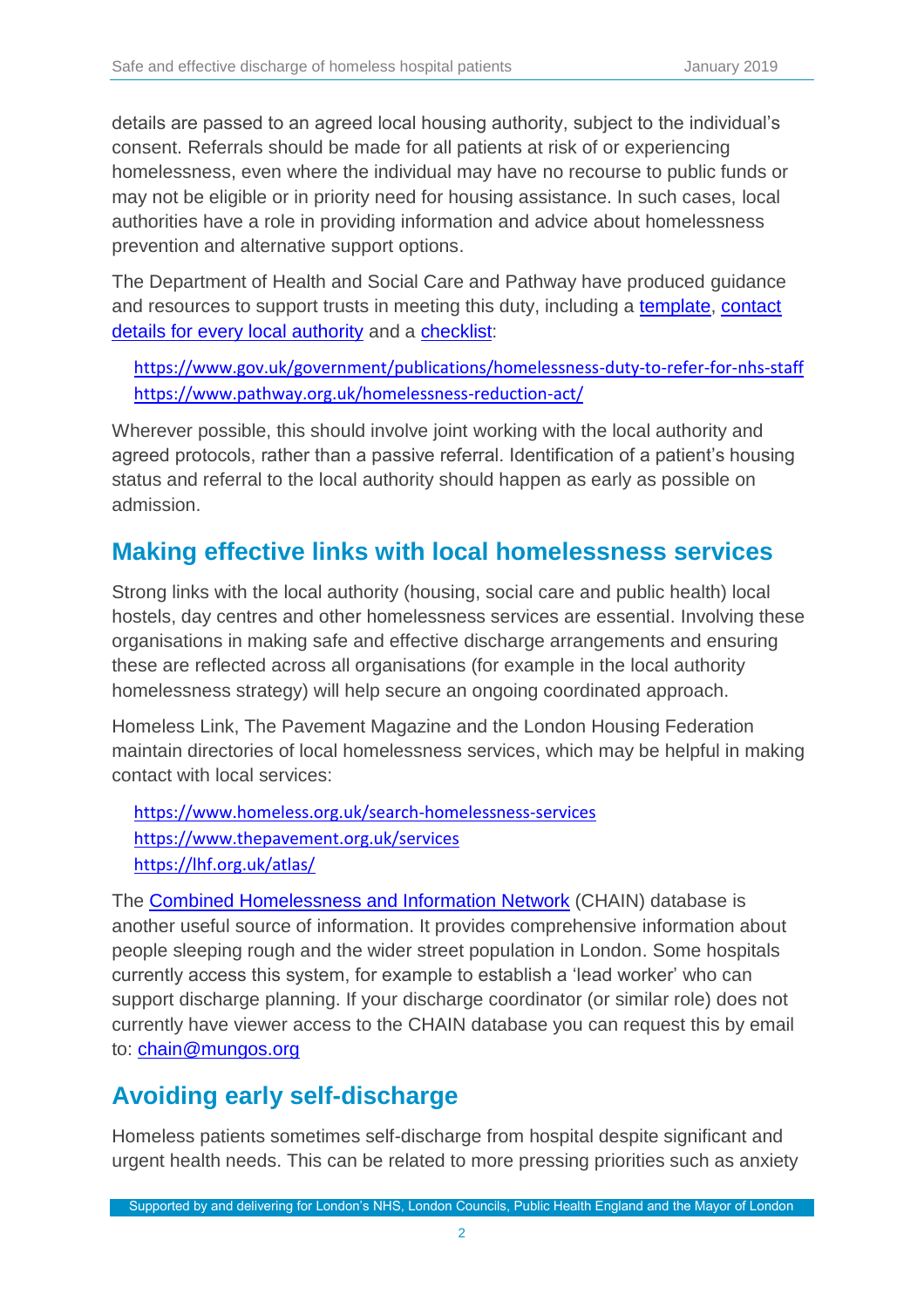about losing temporary accommodation, unmanaged mental health problems or drug and alcohol dependence.

On admission, enquiries should be made to understand any such vulnerability and to put a plan in place (such as a methadone prescription or agreement with the provider to keep a hostel bed available). Alongside this, establishing any links to local homeless services or a key-worker can help with support during a hospital stay and to coordinate discharge arrangements. The inclusion of a peer advocate or care navigator with lived experience of homelessness has also been shown to be effective in supporting patients to engage with services, leading to better outcomes<sup>3</sup>.

#### **Safeguarding and assessing mental capacity**

There are situations where somebody sleeping rough refuses to accept help to reduce significant risk to them, for example by accessing medical attention or being removed from immediate danger. If there are any safeguarding concerns, a referral to the local safeguarding lead should be considered. Where an adult who is sleeping rough on the street is at risk, assessing and determining the individual's capacity to make decisions to live on the street must be carried out in accordance with the requirements of the [Mental Capacity Act \(2005\).](https://www.legislation.gov.uk/ukpga/2005/9/contents) Published guidance on mental health service interventions for people who sleep rough, with practical screening and assessment tools, are available at:

<http://www.pathway.org.uk/services/mental-health-guidance-advice>

#### **No recourse to public funds**

This is a particular challenge in London, where for example around 46% of people seen sleeping rough are non-UK nationals $^4$  and may therefore have no recourse to public funds. The legal and regulatory framework in this area is complex and local authorities will need to carefully consider an individual's rights in these circumstances. Expert advice may be needed to avoid unsafe discharge in these circumstances and can be accessed through the No Recourse to Public Funds Network:

#### <http://www.nrpfnetwork.org.uk/Pages/Home.aspx>

The Mayor of London is supporting a project at Guy's and St Thomas' Hospital, Royal London and University College Hospital, working with non-European Economic Area homeless migrants to identify pathways out of destitution. This project will provide support to migrants who have no recourse to public funds and who enter the health system having required emergency care, and become stuck in the system due to their inability to access publicly funded housing or support

 $\overline{a}$ <sup>3</sup> [http://groundswell.org.uk/what-we-do/health/homeless-health-peer-advocacy/hhpa-saving-lives](http://groundswell.org.uk/what-we-do/health/homeless-health-peer-advocacy/hhpa-saving-lives-saving-money/)[saving-money/](http://groundswell.org.uk/what-we-do/health/homeless-health-peer-advocacy/hhpa-saving-lives-saving-money/) 4

<https://data.london.gov.uk/dataset/chain-reports>

Supported by and delivering for London's NHS, London Councils, Public Health England and the Mayor of London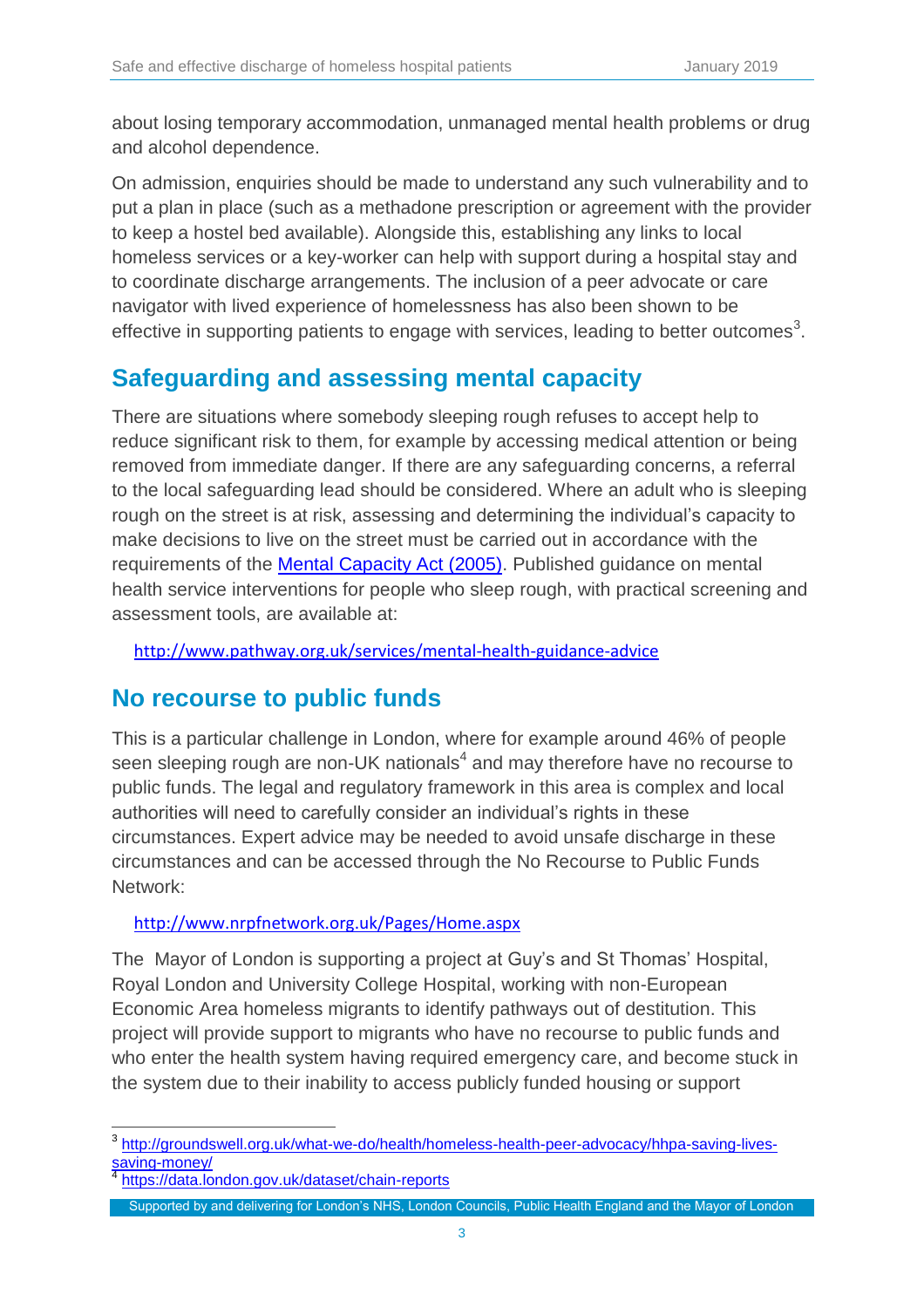services. Findings will be disseminated once available to help address this issue in London.

#### **Managing delays in the transfer of care**

The multiple, complex needs of some homeless people along with their unsettled status means that securing appropriate housing and support services can take time. NHS England's [delayed transfer of care guidance](https://www.england.nhs.uk/statistics/wp-content/uploads/sites/2/2018/11/Monthly-Delayed-Transfers-of-Care-Situation-Report-Principles-Definitions-and-Guidance.pdf) states that 'medical optimisation is is the point at which care and assessment could be continued at home or in a nonacute setting or the patient is ready to go home'.

Where a patient is 'medically optimised', establishing whether care and assessment can be safely continued in a non-acute setting is critical to safe and effective discharge:

- Where the individual has insecure accommodation such as a hostel, this will require liaison with the provider to establish whether ongoing care needs can safely be provided before discharge. The variability in hostel services means that this cannot be assumed.
- Where the individual is sleeping rough, the local authority may be able to access any available background from the rough sleeping database and advise on what support may be available.

Where the safe provision of ongoing needs cannot be met, utilising intermediate care or increasing intermediate care capacity should be considered ahead of an onward move to an appropriate setting. This may help avoid lengthy delays in the transfer of care from the hospital and allow sufficient time for ongoing assessments and for clinical staff to add medical weight to housing applications.

#### **Arrangements on discharge**

Being discharged can be an anxious and difficult experience for homeless people. To manage this, they should be involved in decisions about their discharge which should be confirmed as far in advance as possible (both with the individual and their onward destination) with sufficient plans in place.

Communication and coordination are essential to avoid this leading to the individual being inadvertently discharged back into homelessness. For example, when housing providers are not notified of the discharge, transportation is not in place or there is a timing mismatch between leaving hospital and being able to access other services.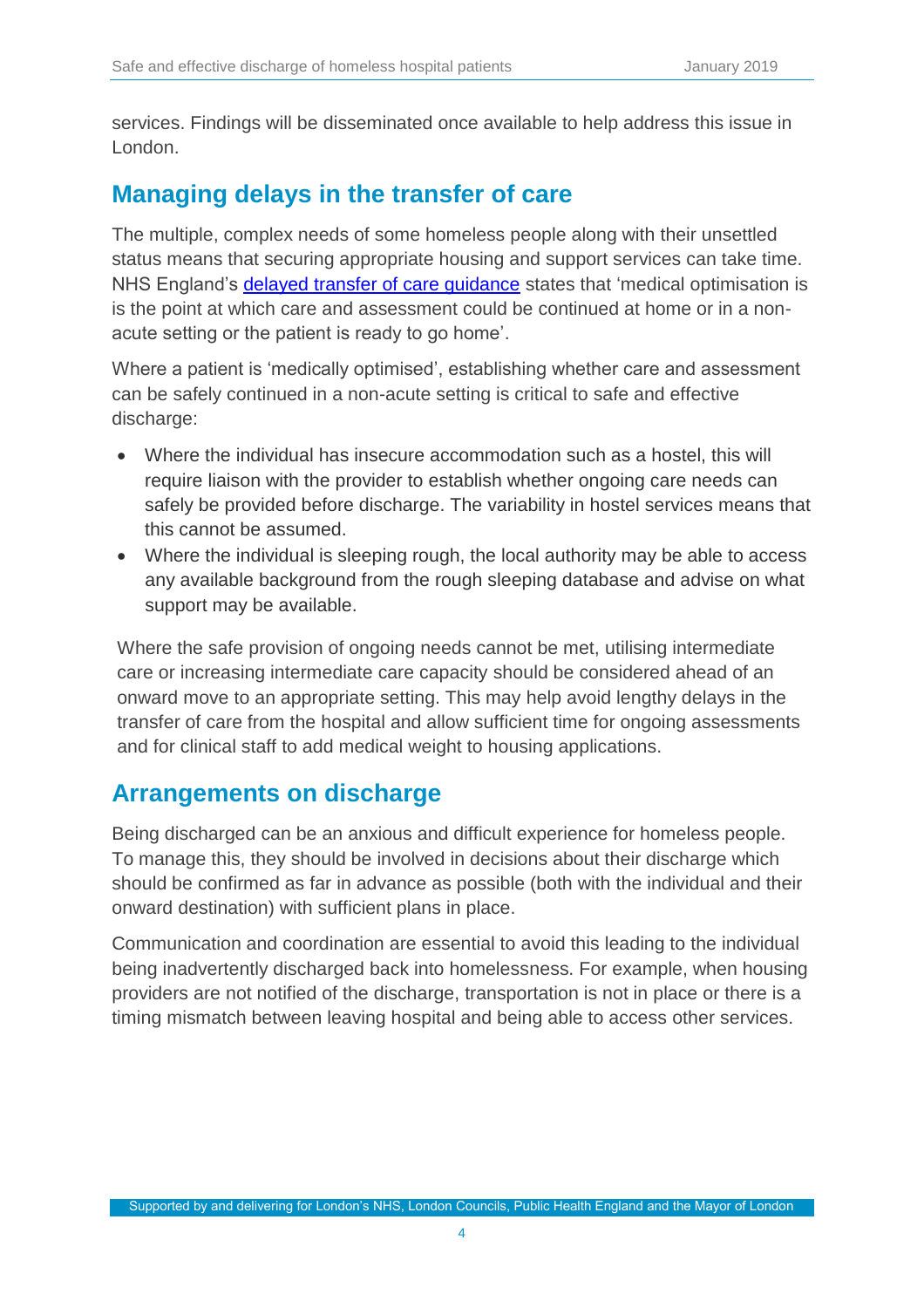#### **Checklist for staff**

A simple checklist for hospital staff on the practical steps they can currently take to support effective discharge of homeless patients is provided below, which can be adapted and aligned to local admission and discharge arrangements.

| Has this person been identified as homeless on admission or within 24 hours?<br>This should be done by asking 'do you have somewhere safe to stay when you                                                                                                   |               |
|--------------------------------------------------------------------------------------------------------------------------------------------------------------------------------------------------------------------------------------------------------------|---------------|
| leave hospital?'                                                                                                                                                                                                                                             |               |
| If they answer 'no' seek consent to make a referral to the local housing authority.                                                                                                                                                                          |               |
| This is a legal duty on the hospital and guidance can be found here:<br>https://www.gov.uk/government/publications/homelessness-duty-to-refer-for-nhs-staff                                                                                                  |               |
| If consent is given, the individual's contact details and the reason for the referral<br>(that they are homeless or threatened with homelessness) should be shared with<br>the local housing authority. Details for every local authority can be found here: |               |
| https://assets.publishing.service.gov.uk/government/uploads/system/uploads/attachment<br>data/file/762487/Local Authority Duty to Refer emails 06122018.pdf                                                                                                  |               |
| If consent to refer to the local authority is not given, discuss and identify the<br>support they need to maintain their stay in hospital and to avoid early self-<br>discharge.                                                                             |               |
| For example, are they concerned about losing accommodation as a result of being<br>in hospital or do they have a drug or alcohol need to be met?                                                                                                             |               |
| Are there any safeguarding concerns, for example lacking mental capacity?                                                                                                                                                                                    | $\mathcal{L}$ |
| If so, consider a referral to your local safeguarding lead. Assessing mental<br>capacity is vital in the context of homelessness and requires clear, detailed<br>documentation. Guidance can be found here:                                                  |               |
| https://www.pathway.org.uk/services/mental-health-guidance-advice/                                                                                                                                                                                           |               |
| Have you explored relevant partners to involve in coordinating safe and effective<br>discharge arrangements?                                                                                                                                                 |               |
| In discussion with the patient, identify any case workers or other people who may<br>have been involved with them and can support them and help with discharge<br>coordination.                                                                              |               |
| Involve the patient and where relevant their ongoing discharge destination and<br>support staff in making decisions about their discharge arrangements.                                                                                                      |               |